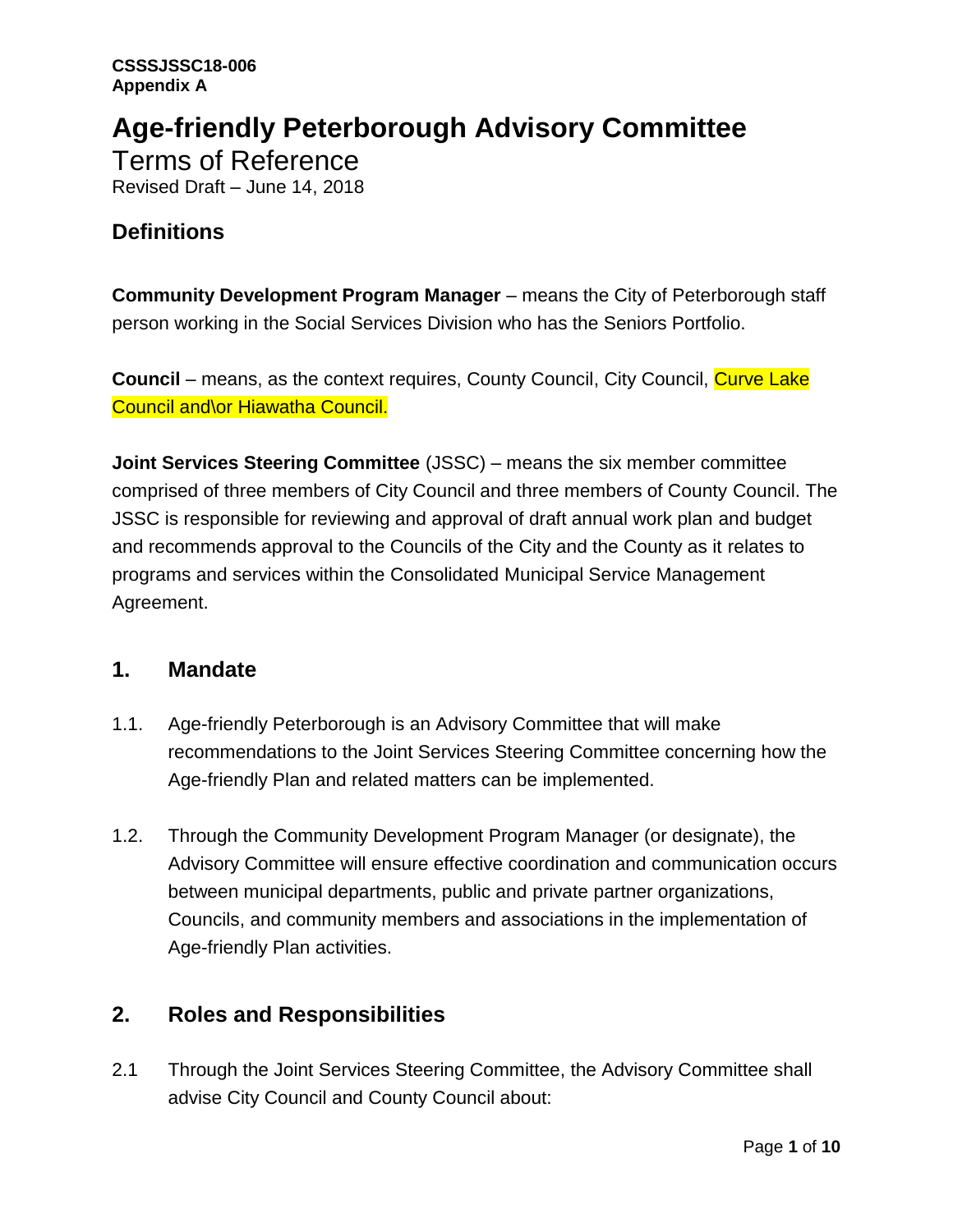- a. Progress toward, or barriers to, achieving the goals of the Age-friendly Peterborough Plan;
- b. Existing and proposed plans, policies, and by-laws related to the Age-friendly Peterborough Plan;
- c. New and emerging community issues and opportunities that relate to the Age-friendly Peterborough Plan; and,
- d. Such other matters for which the Councils may seek its advice.
- 2.2 Through the Health and Family Services Committee, the Advisory Committee shall advise Curve Lake First Nation Chief and Council about:
	- a. Progress toward, or barriers to, achieving the goals of the Age-friendly Peterborough Plan;
	- b. Existing and proposed plans, policies, and by-laws related to the Agefriendly Peterborough Plan;
	- c. New and emerging community issues and opportunities that relate to the Age-friendly Peterborough Plan; and,
	- d. Such other matters for which Chief and Council may seek its advice.
- 2.3 The Advisory Committee shall advise Hiawatha First Nation Chief and Council about:
	- a. Progress toward, or barriers to, achieving the goals of the Age-friendly Peterborough Plan;
	- b. Existing and proposed plans, policies, and by-laws related to the Agefriendly Peterborough Plan;
	- c. New and emerging community issues and opportunities that relate to the Age-friendly Peterborough Plan; and,
	- d. Such other matters for which Chief and Band Council may seek its advice.
- 2.4 The Community Development Program Manager (or designate) shall:
	- a. Support the roles and activities of the Advisory Committee and its Working Groups;
	- b. Prepare correspondence of the Advisory Committee;
	- c. Serve as lead resource for the Councils and their administrator on matters related to the development of age-friendly communities; and,
	- d. Deliver at one update annually to each of the Councils, including Township Councils as needed.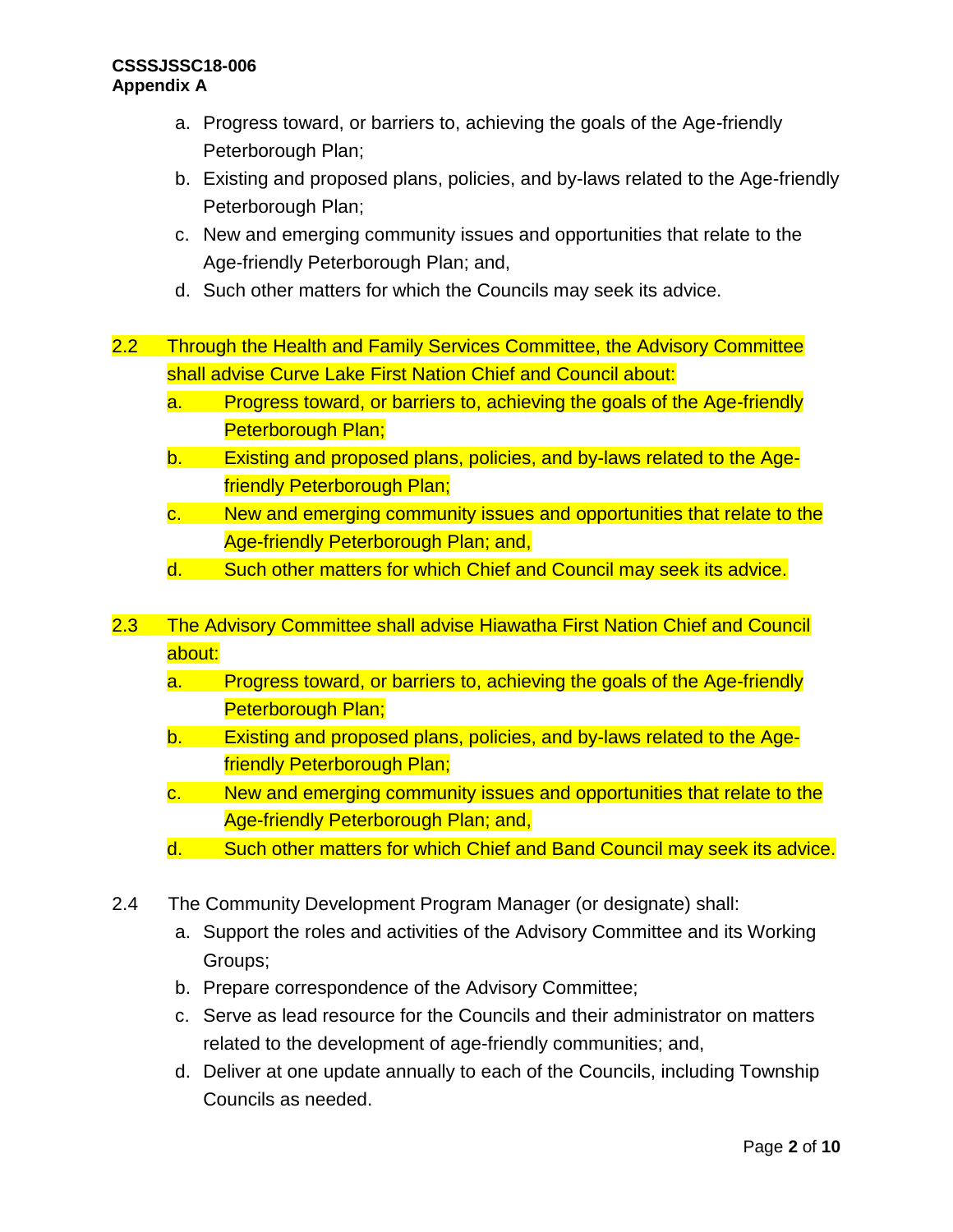- 2.5 The work of the Advisory Committee will be directed towards developing recommendations to assist each of:
	- a. Joint Services Steering Committee;
	- b. City Council;
	- c. County Council;
	- d. Curve Lake First Nation Council; and
	- e. Hiawatha First Nation Council.

to achieve the vision set out in the Age-friendly Peterborough Plan.

- 2.6 Members of the Advisory Committee agree to uphold the values set out in the Age-friendly Peterborough Plan.
- 2.7 In its role as steward of the Age-friendly Plan, and through the activities of its Working Groups, the Advisory Committee commits to:
	- a. Learning from older adults about their experience of aging;
	- b. Educating the public about diverse experiences of aging and older adulthood;
	- c. Informing decision-makers on issues related to the aging population and the development of age-friendly communities;
	- d. Supporting the development of new and enhanced age-friendly programs and initiatives; and,
	- e. Evaluating and measuring progress towards the goals of the Age-friendly Peterborough Plan.

# **3. Advisory Committee Membership**

- 3.1 The Advisory Committee shall be composed of twelve (12) members, with representation based on the following seats:
	- a. City Councilor: To be selected at the sole discretion and serve at the pleasure of Peterborough City Council.
	- b. County Councilor: To be selected at the sole discretion and serve at the pleasure of Peterborough County Council.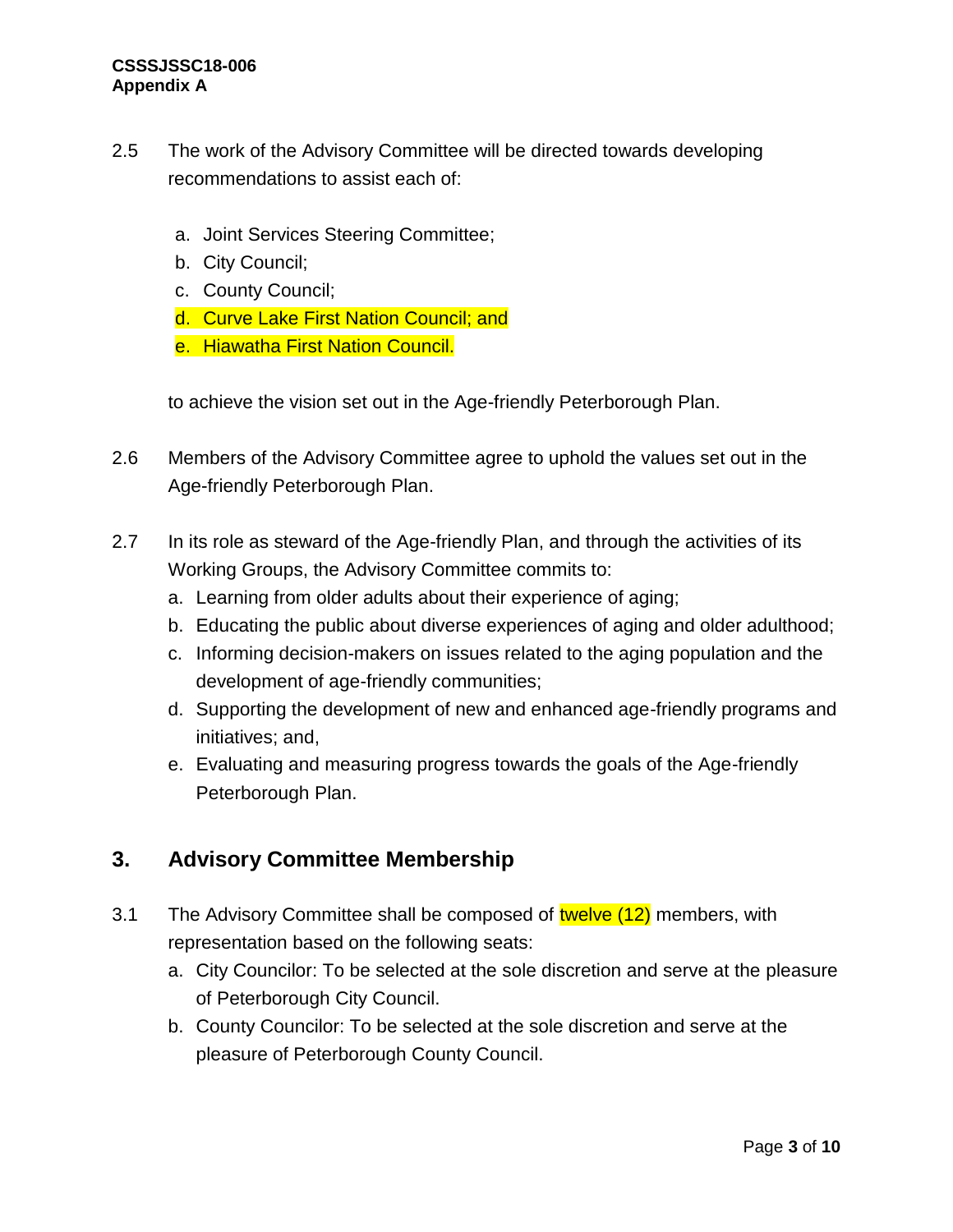- c. Curve Lake Councilor: To be selected at the sole discretion of Curve Lake Chief and serve at the pleasure of the Curve Lake Council.
- d. Hiawatha Councilor: To be selected at the sole discretion of Hiawatha Chief and serve at the pleasure of the Hiawatha Council.
- e. Community Representatives ( $\frac{4}{9}$  seats): One seat each will be allocated to a community representative from the City of Peterborough, County of Peterborough, Curve Lake First Nation, and Hiawatha First Nations and each person shall serve at the pleasure of the Council which appointed them.
- f. Working Group Chairs (4 seats): One seat each will be allocated to the Chairs of the Committee's four standing Working Groups.
- 3.2 Each Community Representative will be selected through the process established by their respective Council.
- 3.3 In addition to the selection criteria set out by a Council, each Council shall give preference to candidates for community representative seats to persons who:
	- a. Are knowledgeable about the experiences of older adults living in the greater Peterborough area;
	- b. Have demonstrated previous interest and engagement in the work of the Age-friendly Plan;
	- c. Contribute to the full participation of groups which are found to be underrepresented including women, persons with disabilities, visible minorities, and aboriginal people; and,
	- d. Represent diverse stakeholders and sectors.
- 3.4 The appointment of members to seats allocated to the Working Group Chairs will be determined through the process established by the respective Working Groups' Terms of Reference.
- 3.5 No one person shall occupy more than one seat on the Advisory Committee.
- 3.6 No staff member from the City, County, First Nation or Townships shall occupy a seat on the Advisory Committee.
- 3.7 The Advisory Committee will actively seek to identify and remove barriers to participation for all members, including: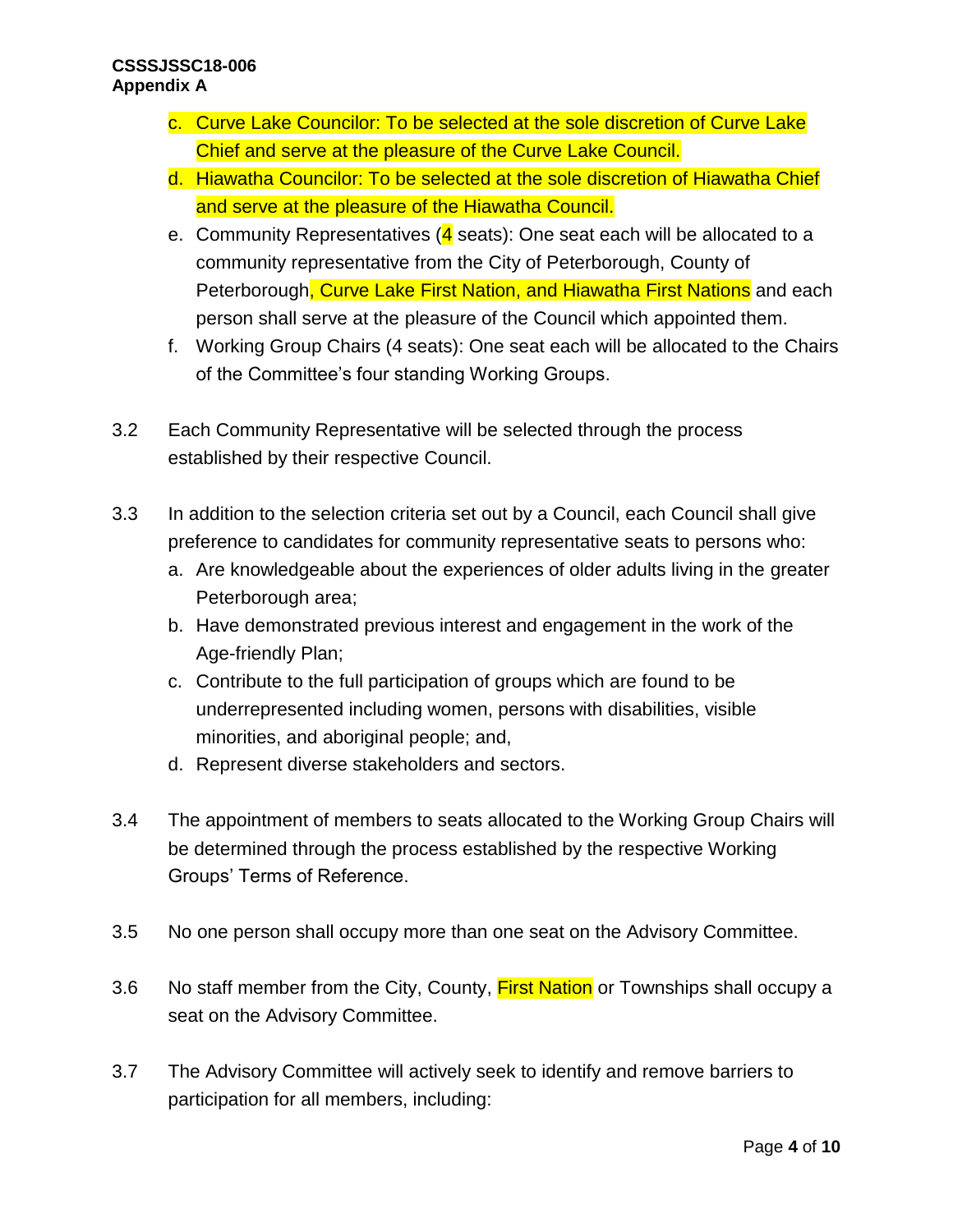- a. Transportation access;
- b. Physical accessibility; and,
- c. Accessibility of information and materials.

#### **4. Terms of Office**

- 4.1 Community Representative members of the Advisory Committee shall be appointed for a two-year term, beginning on November 30th.
- 4.2 A Community Representative is eligible to renew their appointment for two additional two-year terms.
- 4.3 Council members appointed to the Advisory Committee shall serve for the duration of the term of the Council upon which they serve, subject to continuing to hold a seat on that Council.
- 4.4 Council members of the Advisory Committee shall be eligible to renew their appointment for multiple terms, subject to continuing to hold a seat on that Council.
- 4.5 Working Group Chair members of the Advisory Committee shall be appointed for a two-year term, beginning on November 30th.
- 4.6 Working Group Chair members of the Advisory Committee shall be eligible to renew their appointment for one additional two year term.
- 4.7 The Advisory Committee shall declare a member's seat vacant and shall provide notice thereof to the Council which appointed the person through the appropriate offices, if a Committee member:
	- a. Is convicted of an indictable offence;
	- b. Becomes incapacitated; or,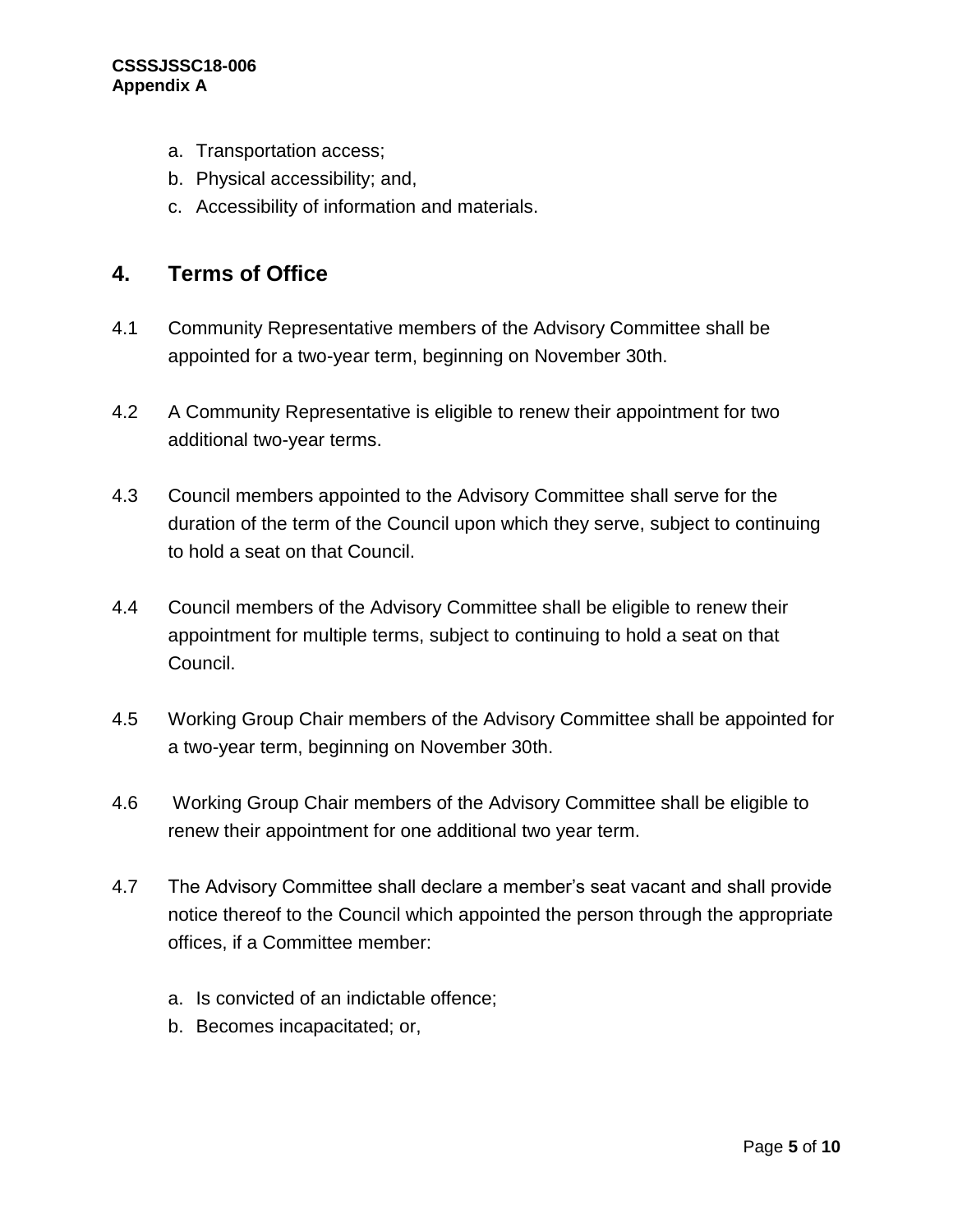c. Is absent from the meetings of the Advisory Committee for three (3) consecutive meetings, without leave of absence from the Advisory Committee or without reasons satisfactory to the Advisory Committee.

# **5. Remuneration**

- 5.1 Members of the Advisory Committee shall serve without remuneration.
- 5.2 Members may be reimbursed for direct and appropriate expenses incurred in the fulfillment of their Advisory Committee responsibilities with prior approval by the Community Development Program Manager.

### **6. Officers**

- 6.1 At the first meeting in a new term, the Advisory Committee shall elect from their Members a Chair who shall hold office at the pleasure of the Advisory Committee for a one-year term and is eligible for re-election.
- 6.2 The Chair shall:
	- a. Plan, direct and evaluate all Advisory Committee meetings;
	- b. Uphold the vision, mission, and values of the Committee;
	- c. Act as the Advisory Committee's spokesperson for matters relating to policy and governance;
	- d. Serve as a signing officer for Advisory Committee minutes and official documents as required;
	- e. Maintain regular liaison with the Age-friendly Coordinator and the Community Development Program Manager;
	- f. Fulfill other duties and responsibilities as assigned by the Advisory Committee; and,
	- g. Ensure that the City's Procedural By-law is adhered to while conducting meetings.
- 6.3 In addition to regular meeting attendance, the Chair may be expected to spend approximately five (5) additional hours between meetings supporting agenda setting, minute review, Committee communications, and public appearances.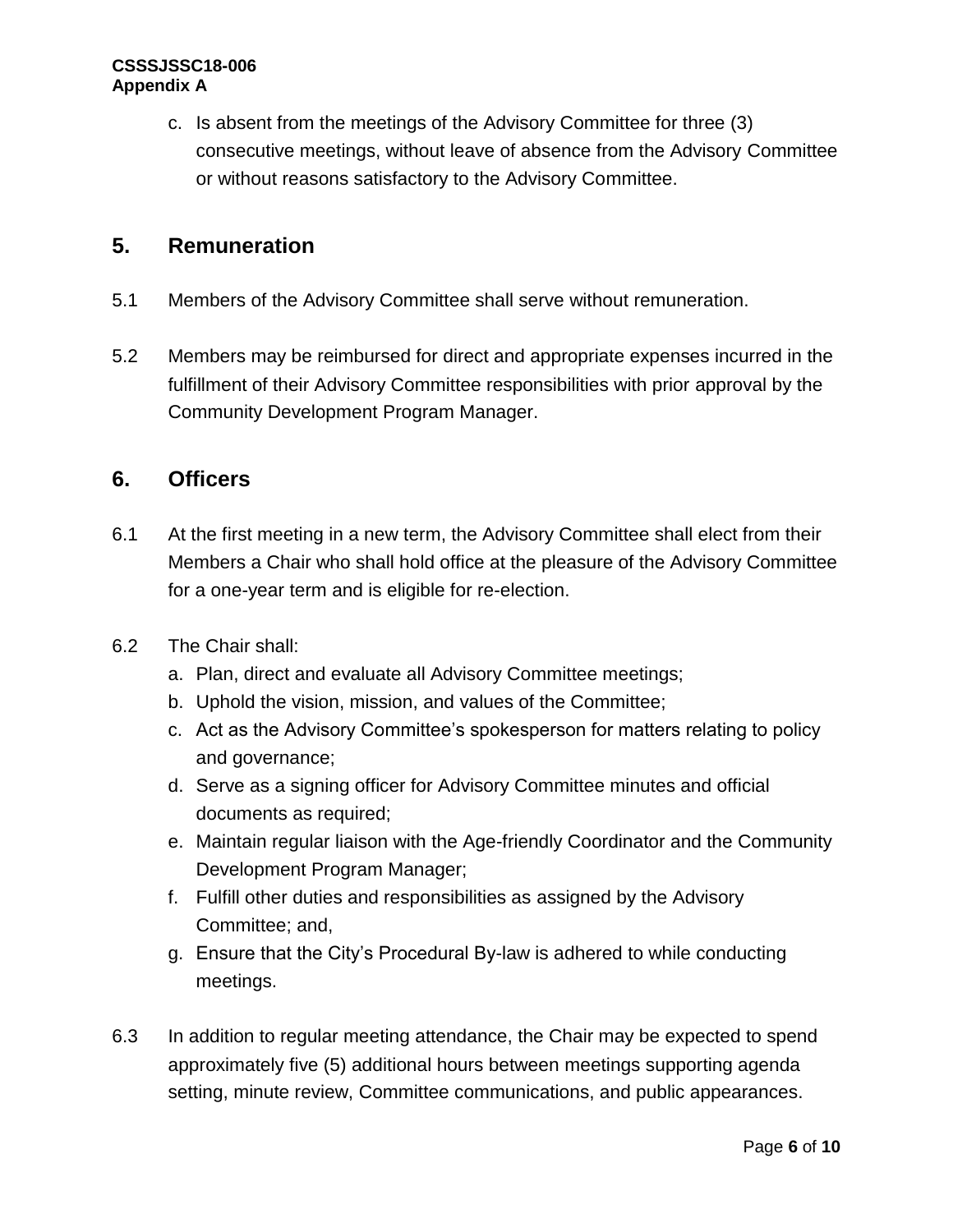6.4 The Advisory Committee shall also elect from their number a Vice-Chair who shall have all the powers and duties of the Chair when the Chair is absent or unable to act, and who shall hold office for a one-year term and is eligible for reelection.

# **7. Working Groups and Task Forces**

- 7.1 There will be four standing Working Groups of the Advisory Committee:
	- a. Meeting Basic Needs
	- b. Staying Mobile
	- c. Building Relationships
	- d. Learning and Contributing
- 7.2 The Advisory Committee may also, at its discretion, establish ad-hoc Task Forces on any matters considered by the Committee to require particular study.
- 7.3 Working Groups and Task Forces shall be governed according to their own respective Terms of Reference, to be approved by the Advisory Committee.
- 7.4 All Working Groups and Task Forces shall include at least one member of the Committee.
- 7.5 Working Groups and Task Forces will report regularly and recommend courses of action to the Committee; and otherwise fulfill their respective responsibilities in accordance with their Terms of Reference.

## **8. Advisory Committee Meetings**

- 8.1 The Advisory Committee will hold meetings, at least four (4) times per year in January, April, September, and November, and at such other times as it considers necessary.
- 8.2 Committee meetings will be held in City, or County, or First Nation meeting rooms.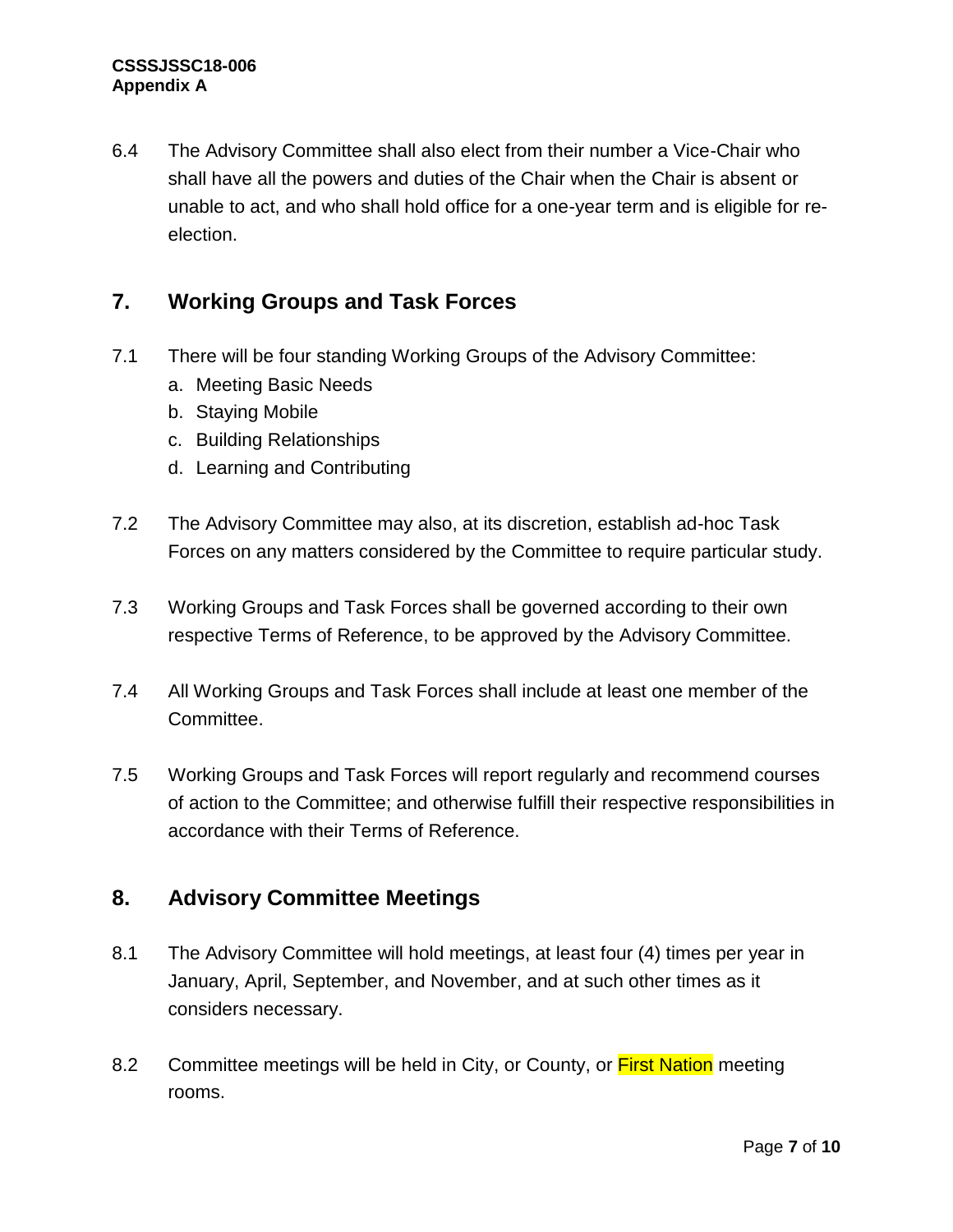- 8.3 All meetings of the Advisory Committee will be held during the work day, at a time determined by the Advisory Committee.
- 8.4 The November meeting will serve as a general meeting between members of the Advisory Committee, Working Groups, and any active Task Forces.
- 8.5 The Chair or the Community Development Program Manager may summon a special meeting of the Advisory Committee giving reasonable notice in writing to each member, specifying the purpose for which the meeting is called.
- 8.6 A majority of members of the Advisory Committee shall constitute a quorum. Where a quorum is not present, the Advisory Committee may conduct the meeting without ratification of motions.
- 8.7 The meeting of the Advisory Committee shall be open to the public, and shall be conducted in accordance with the City's Procedural By-law. A meeting, or part of a meeting, may be closed to the public only as specifically permitted by, and in accordance with, the Municipal Act, 2001.
- 8.8 The agenda for meetings shall be prepared by the Community Development Program Manager (or designate) in consultation with the Committee Chair and should be distributed no less than five days before the meeting.
- 8.9 Advisory Committee members wishing to raise an item of business at the Advisory Committee meeting shall notify the Chair or Community Development Program Manager prior to the meeting in order for that item to appear on the agenda.
- 8.10 The Advisory Committee may call upon experts in the field of aging and related sectors to provide advice on matters related to their expertise at meetings from time to time.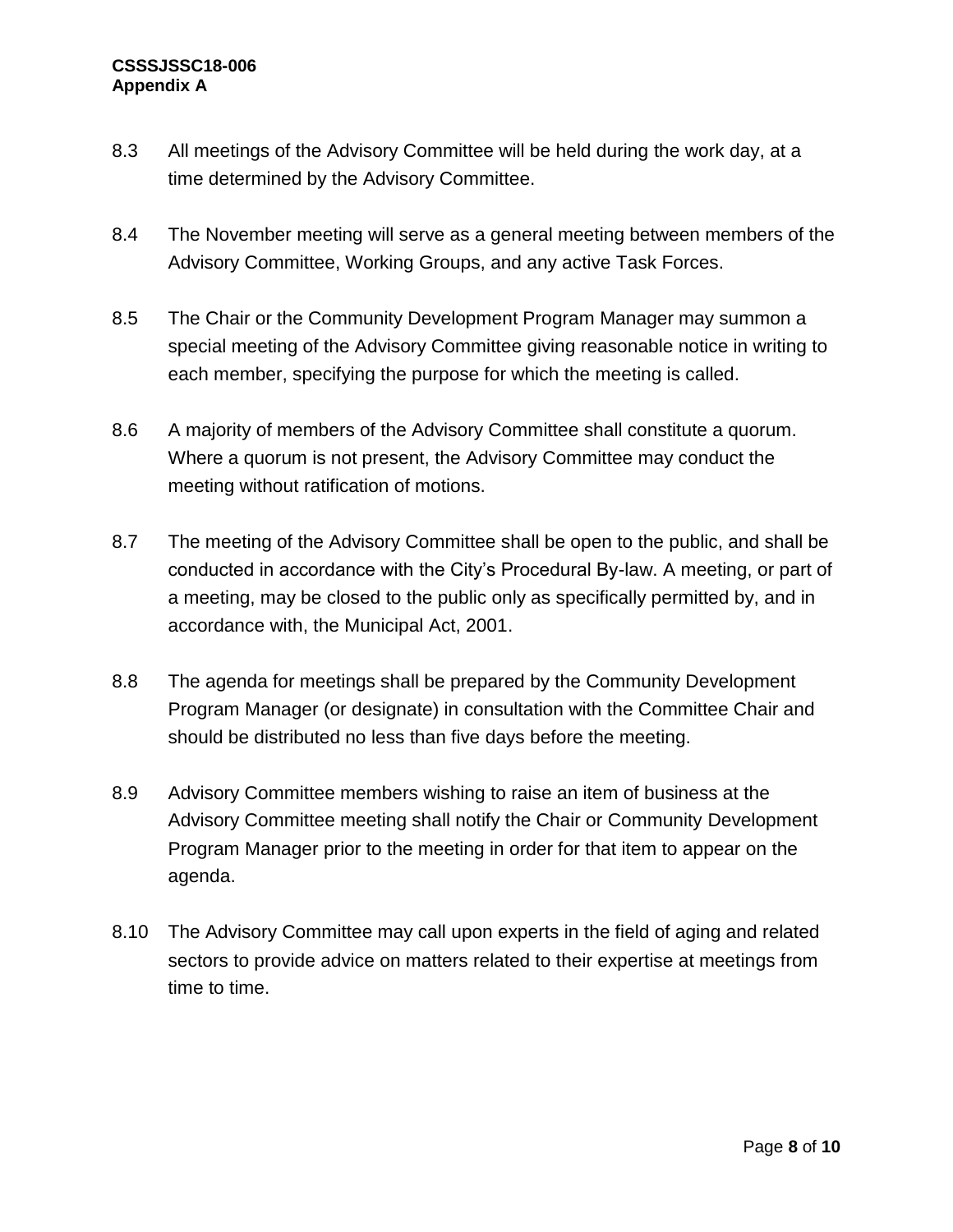# **9. Role of other Municipal and First Nation Staff**

- 9.1 The Community Development Program Manager (or designate) shall coordinate staff and municipal interactions with the Advisory Committee.
- 9.2 The Community Development Program Manager may attend the Advisory Committee meetings.
- 9.3 The Community Development Program Manager shall consult with the Advisory Committee Chair on matters relating to the Advisory Committee or its activities.
- 9.4 Other municipal and First Nation staff may attend the Advisory Committee meetings to provide advice or information as required. Staff will not have voting rights at meetings.
- 9.5 Prior to presenting recommendations to a Council on any matter which is within the mandate of the Advisory Committee, as set out in these Terms of Reference, all staff should seek advice from the Advisory Committee.
- 9.6 Decisions of the Advisory Committee shall be communicated to the Manager only by resolution of the Advisory Committee and duly recorded in the minutes.

## **10. Resources and Budget**

- 10.1 The Seniors' Portfolio line of the Community Development Program budget will constitute the annual operating budget of the Advisory Committee.
- 10.2 The Advisory Committee will advise on its annual operating budget allocations, with consideration to submitted Working Group requests, at the first meeting of each new year.
- 10.2 The Advisory Committee may consider ad-hoc budget requests from Working Group Chairs in response to new or emerging opportunities. Such requests will be approved at the sole discretion of the Advisory Committee, and subject to available funds.